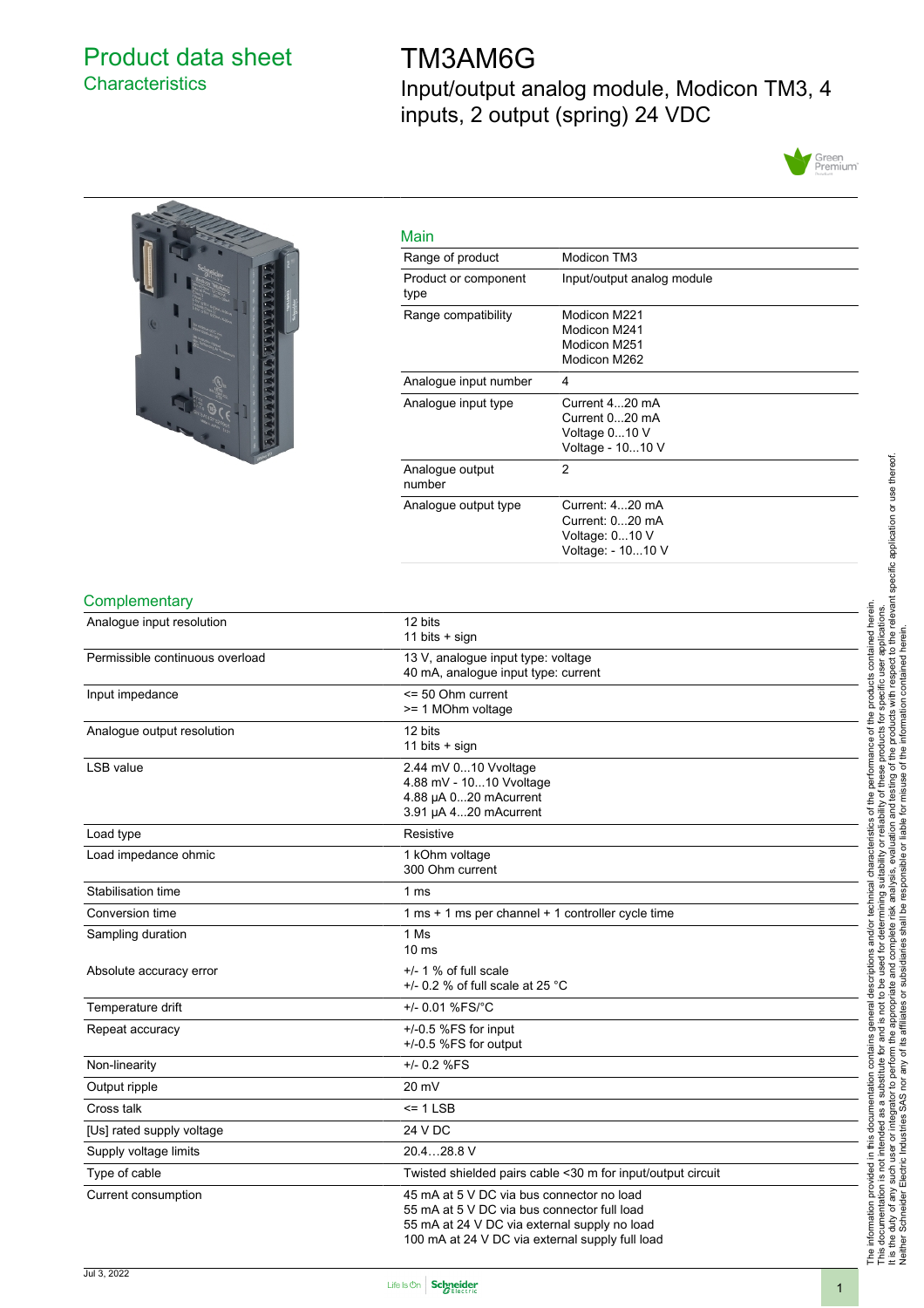| Local signalling      | 1 LED (green) for PWR                                                                                                                                                                                                                                      |
|-----------------------|------------------------------------------------------------------------------------------------------------------------------------------------------------------------------------------------------------------------------------------------------------|
| Electrical connection | 10 x 1.5 mm <sup>2</sup> removable spring terminal block with pitch 3.81 mm adjustment for<br>inputs<br>10 x 1.5 mm <sup>2</sup> removable spring terminal block with pitch 3.81 mm adjustment for<br>inputs, outputs and supply                           |
| Insulation            | Between input and supply at 1500 V AC<br>Between input and internal logic at 500 V AC<br>Between output and supply at 1500 V AC<br>Between output and internal logic at 500 V AC                                                                           |
| Marking               | <b>CE</b>                                                                                                                                                                                                                                                  |
| Surge withstand       | 1 KV power supply common mode conforming to EN/IEC 61000-4-5<br>0.5 KV power supply differential mode conforming to EN/IEC 61000-4-5<br>1 KV I/O common mode conforming to EN/IEC 61000-4-5<br>0.5 kV I/O differential mode conforming to EN/IEC 61000-4-5 |
| Mounting support      | Top hat type TH35-15 rail conforming to IEC 60715<br>Top hat type TH35-7.5 rail conforming to IEC 60715<br>Plate or panel with fixing kit                                                                                                                  |
| Height                | 90 mm                                                                                                                                                                                                                                                      |
| Depth                 | 70 mm                                                                                                                                                                                                                                                      |
| Width                 | 23.6 mm                                                                                                                                                                                                                                                    |
| Net weight            | $0.1$ kg                                                                                                                                                                                                                                                   |

### Environment

| Standards                             | EN/IEC 61131-2<br>EN/IEC 61010-2-201                                                                                                                                                                                 |
|---------------------------------------|----------------------------------------------------------------------------------------------------------------------------------------------------------------------------------------------------------------------|
| Resistance to electrostatic discharge | 8 KV in air conforming to EN/IEC 61000-4-2<br>4 kV on contact conforming to EN/IEC 61000-4-2                                                                                                                         |
| Resistance to electromagnetic fields  | 10 V/M 80 MHz1 GHz conforming to EN/IEC 61000-4-3<br>3 V/M 1.4 GHz2 GHz conforming to EN/IEC 61000-4-3<br>1 V/m 2 GHz3 GHz conforming to EN/IEC 61000-4-3                                                            |
| Resistance to magnetic fields         | 30 A/m conforming to EN/IEC 61000-4-8                                                                                                                                                                                |
| Resistance to fast transients         | 1 kV (I/O) conforming to EN/IEC 61000-4-4                                                                                                                                                                            |
| Resistance to conducted disturbances  | 10 V 0.1580 MHz conforming to EN/IEC 61000-4-6<br>3 V spot frequency (2, 3, 4, 6.2, 8.2, 12.6, 16.5, 18.8, 22, 25 MHz) conforming to<br>Marine specification (LR, ABS, DNV, GL)                                      |
| Electromagnetic emission              | Radiated emissions - test level: 40 dBµV/m QP class A (10 m) at 30230 MHz<br>conforming to EN/IEC 55011<br>Radiated emissions - test level: 47 dBµV/m QP class A (10 m) at 2301000 MHz<br>conforming to EN/IEC 55011 |
| Immunity to microbreaks               | 10 <sub>ms</sub>                                                                                                                                                                                                     |
| Ambient air temperature for operation | -1055 °C horizontal installation<br>-1035 °C vertical installation                                                                                                                                                   |
| Ambient air temperature for storage   | $-2570 °C$                                                                                                                                                                                                           |
| Relative humidity                     | 1095 %, without condensation (in operation)<br>1095 %, without condensation (in storage)                                                                                                                             |
| IP degree of protection               | <b>IP20</b>                                                                                                                                                                                                          |
| Pollution degree                      | $\overline{2}$                                                                                                                                                                                                       |
| Operating altitude                    | $02000$ m                                                                                                                                                                                                            |
| Storage altitude                      | $03000$ m                                                                                                                                                                                                            |
| Vibration resistance                  | 3.5 mm at 58.4 Hz on DIN rail<br>3 gn at 8.4150 Hz on DIN rail                                                                                                                                                       |
| Shock resistance                      | 15 gn for 11 ms                                                                                                                                                                                                      |

### Packing Units

| Unit Type of Package 1       | <b>PCE</b>        |  |
|------------------------------|-------------------|--|
| Number of Units in Package 1 |                   |  |
| Package 1 Weight             | 195.0 $q$         |  |
| Package 1 Height             | $7.5 \text{ cm}$  |  |
| Package 1 width              | 12.5 cm           |  |
| Package 1 Length             | $10.5 \text{ cm}$ |  |
| Unit Type of Package 2       | S <sub>02</sub>   |  |
| Number of Units in Package 2 | 9                 |  |
|                              |                   |  |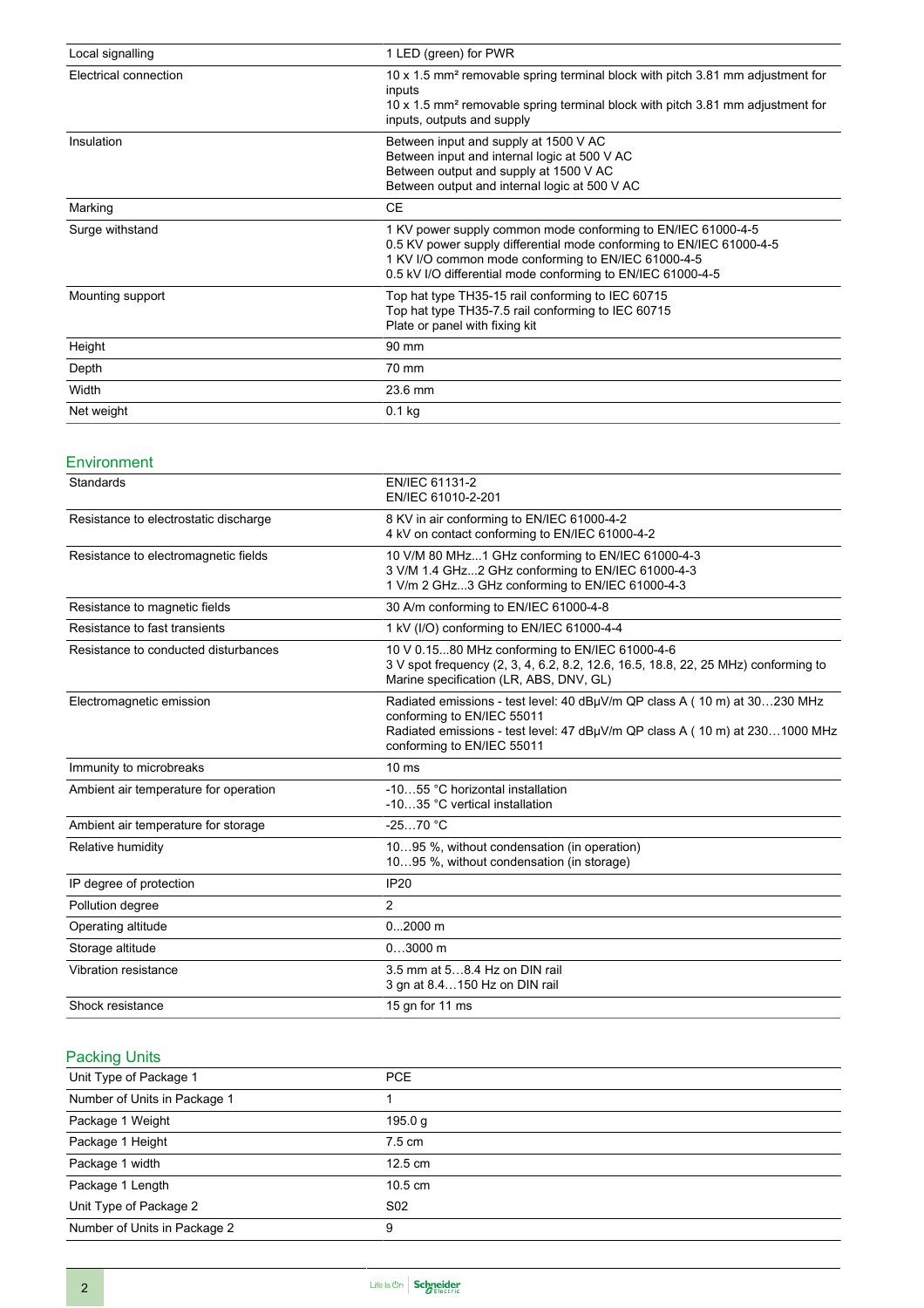| Package 2 Weight | 2.294 kg        |
|------------------|-----------------|
| Package 2 Height | $15 \text{ cm}$ |
| Package 2 width  | 30 cm           |
| Package 2 Length | 40 cm           |

### Offer Sustainability

| Sustainable offer status        | Green Premium product                                                                                                                                                                                                                                    |
|---------------------------------|----------------------------------------------------------------------------------------------------------------------------------------------------------------------------------------------------------------------------------------------------------|
| <b>REACh Regulation</b>         | <b>E</b> <sup>P</sup> REACh Declaration                                                                                                                                                                                                                  |
| <b>EU RoHS Directive</b>        | Pro-active compliance (Product out of EU RoHS legal scope) EU RoHS<br><b>Declaration</b>                                                                                                                                                                 |
| Toxic heavy metal free          | <b>Yes</b>                                                                                                                                                                                                                                               |
| Mercury free                    | Yes                                                                                                                                                                                                                                                      |
| RoHS exemption information      | <b>E</b> Yes                                                                                                                                                                                                                                             |
| China RoHS Regulation           | China RoHS Declaration                                                                                                                                                                                                                                   |
| <b>Environmental Disclosure</b> | Product Environmental Profile                                                                                                                                                                                                                            |
| <b>Circularity Profile</b>      | End Of Life Information                                                                                                                                                                                                                                  |
| <b>WEEE</b>                     | The product must be disposed on European Union markets following specific<br>waste collection and never end up in rubbish bins                                                                                                                           |
| PVC free                        | Yes                                                                                                                                                                                                                                                      |
| California proposition 65       | WARNING: This product can expose you to chemicals including: Lead and<br>lead compounds, which is known to the State of California to cause cancer<br>and birth defects or other reproductive harm. For more information go to<br>www.P65Warnings.ca.gov |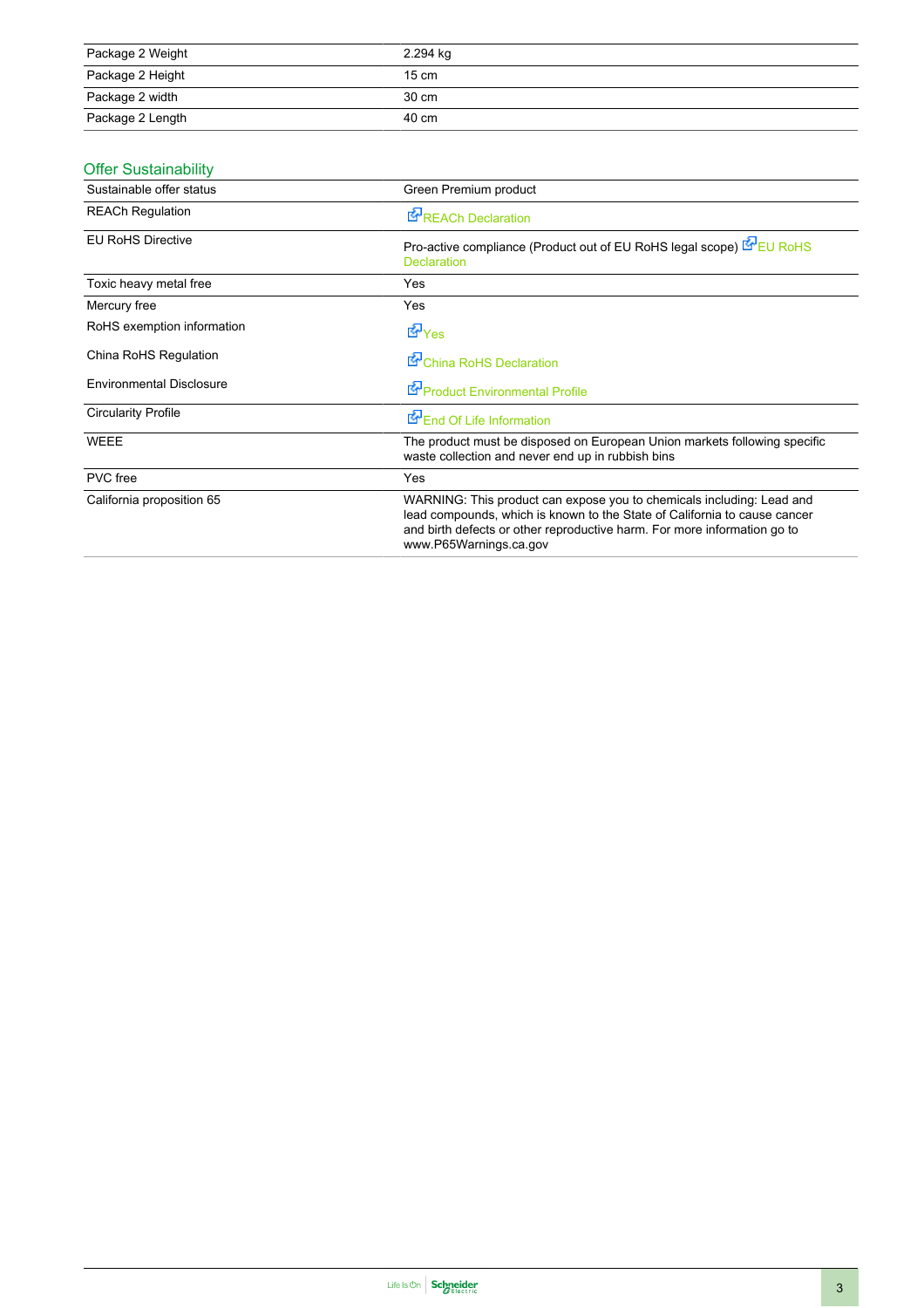Product data sheet Dimensions Drawings

### Dimensions



(\*) 8.5 mm/0.33 in when the clamp is pulled out.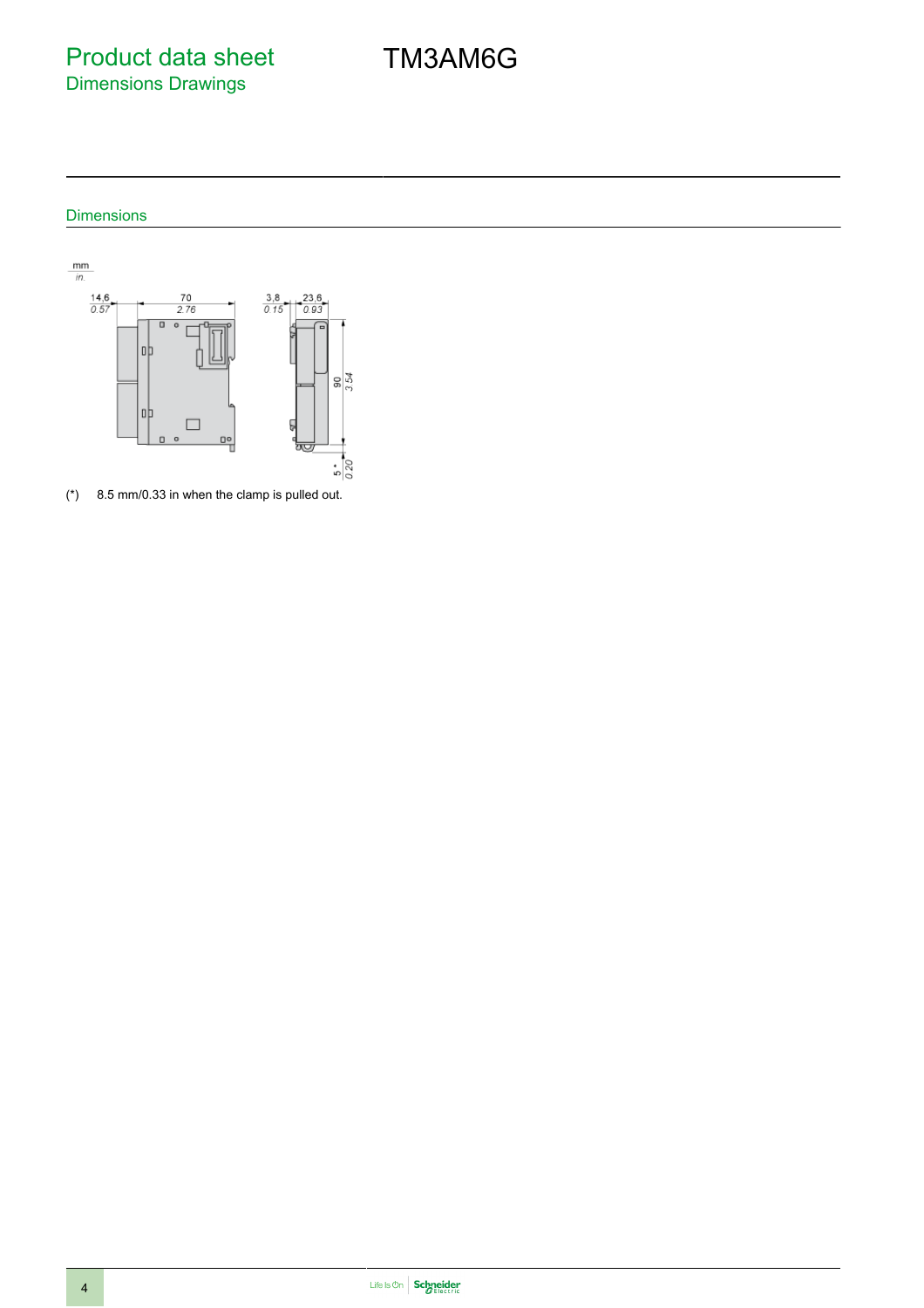## Spacing Requirements



### Mounting on a Rail



#### Incorrect Mounting



### Mounting on a Panel Surface



(1) Install a mounting strip

### Mounting Hole Layout